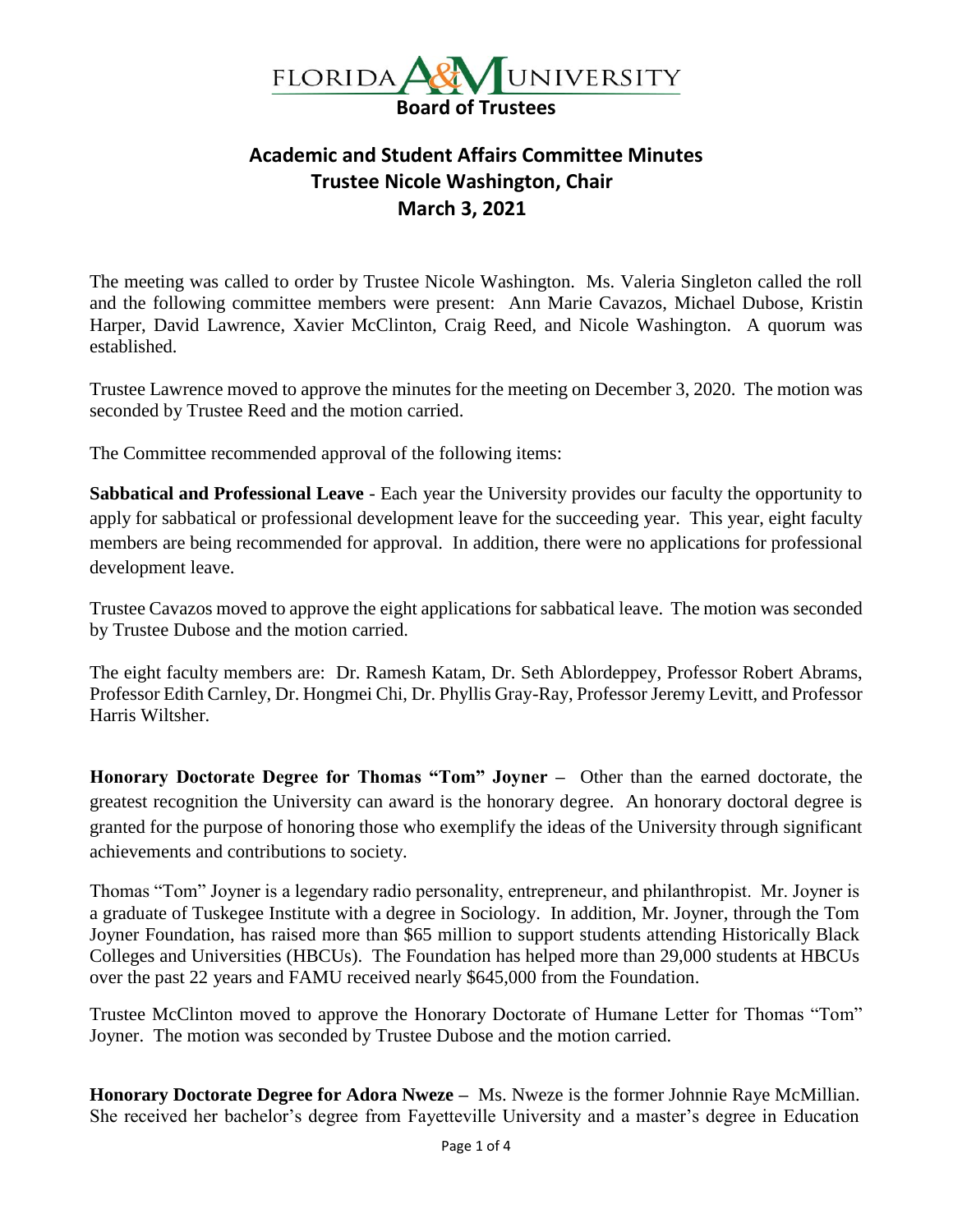

from the University of Miami. She retired from Miami-Dade County Public Schools after a 39-year successful career. Ms. Nweze has been a champion for civil rights through education, health, and a myriad of related issues that have impacted Floridians. She has on numerous occasions came to the call of the University by rallying legislatures and other government officials, including the Florida Governor, to review issues and ultimately reverse decisions that were dire for FAMU and other HBCUs around the state.

Trustee McClinton moved to approve the Honorary Doctorate of Humane Letters for Adora Nweze. The motion was seconded by Trustee Reed and the motion carried.

**Student Affairs Updates** – informational updates were provided:

- Dr. William Hudson, Jr., and his team provided updates on enrollment, transfer services, the counseling center, and hazing prevention.
- Ms. Teri Little-Berry stated that admissions applications are up by 9.43%. In addition, we have a 7.43% increase in first-time-in-college applications and Florida College System transfer applications. It is important to note that although applications have increased, students in many places are still experiencing test site cancellations and have not been able to retest for the purposes of increasing their scores.

**Question:** Is the testing requirements mandated by the state or is it a FAMU policy? **Response:** The testing requirements are mandated by the state for public institutions.

**Question:** Are the other SUS institutions experiencing a lag in admissions because of the testing requirements?

**Response:** The flagship institutions may not be experiencing the same lag that we are experiencing. A large portion of our prospective students are from South Florida or large cities where testing sites may not be readily accessible which means the students may experience financial hardships by trying to travel to those testing sites.

**Question:** Has there been any changes to the admissions requirements?

**Response:** The average GPA for the incoming class is 3.7. In addition to the GPA, we consider the students' test scores to ensure that they are college ready. We realized that those students that were not college ready, incurred a lot of debt and were not graduating. So, this academic profile has allowed us to have better student success outcomes.

- There was an update on Transfer Student Services. The department has been collaborating with alumni chapters and FCS partners for recruitment. As of spring 2021, there are a total of 1,243 FCS transfer students enrolled and 2,105 FCS students statewide enrolled in the Ignite program. A robust recruitment is planned for this term with a total of 93 recruiting events scheduled.
- FAMU SGA provided a video about the importance of counseling services on campus.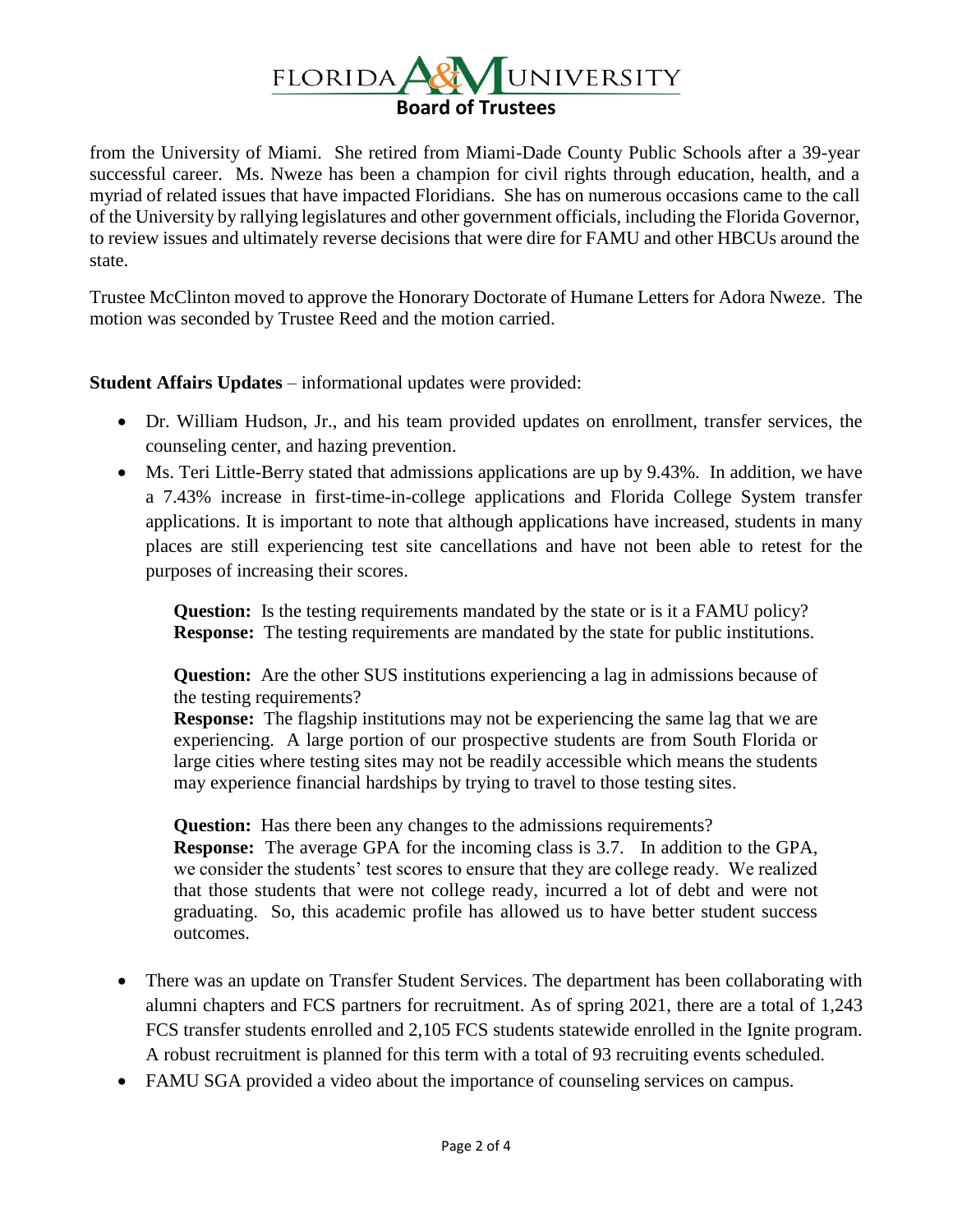

- Dr. Hudson provided an update about the Office of Counseling. University counseling centers have seen an increase in appointments and visits. In response to the Board of Governors' request to develop a plan to address the critical need for student mental health coverage beginning in fiscal year 2017/2018, the university hired one licensed psychologist and an additional licensed psychologist position is currently posted. We have experienced an increase of 22% in student appointments from 2017 to 2019 and 25% increase in clients.
- Dr. Anika Fields, University Counseling Center Director and Immediate Past President of the International Accreditation of Counseling Services, discussed the recommended ratio of professional staff to students and the services we currently offer.

The International Accreditation of Counseling Services (IACS) recommends one professional staff to every 1,000-1,500 students. FAMU currently employs seven FTE clinical staff including the director. The current staff to student ratio is 1:1,300, using Fall 2020 enrollment of 9,100. Once we fill our three vacant positions, the ratio will decrease to 1:910. We are currently offering individual and group therapy as well as workshops via telemental health, self-help therapy, suicide prevention training, consultation to faculty and staff, class presentations, webinars, and campus and community outreach. The 24-hour crisis telephonic counseling is available on the main campus and satellite campuses. In addition, the law school has a full-time mental health counselor.

- The final informational update was from Mr. Bryan Smith regarding the hazing prevention initiatives.
	- o Two investigations into possible violations of the hazing regulation were closed because the violations could not be substantiated. There is one pending investigation into suspicion of hazing.
	- o Eleven organizations received hazing prevention training, via Zoom, in January. Approximately 7,325 students took the Alivetek online hazing training course since its inception.

**Academic Affairs Updates** – The following informational updates were provided:

- Provost Edington provided brief updates.
	- o Spring commencement will be conducted in-person during a three-day period: April 23 through April 25. There will be six ceremonies.
	- o For summer instruction, we will have a similar approach as the spring semester by utilizing a mix of course modalities such as in-person and hy-flex.
	- o For the fall semester, we are moving forward to get as close to normal. We are at the beginning phase to work out the logistics of increasing in-person instruction, which may require us to have smaller sections dependent upon the current CDC guidelines.
	- o Faculty professional development will continue during the summer to help faculty improve their teaching pedagogy.